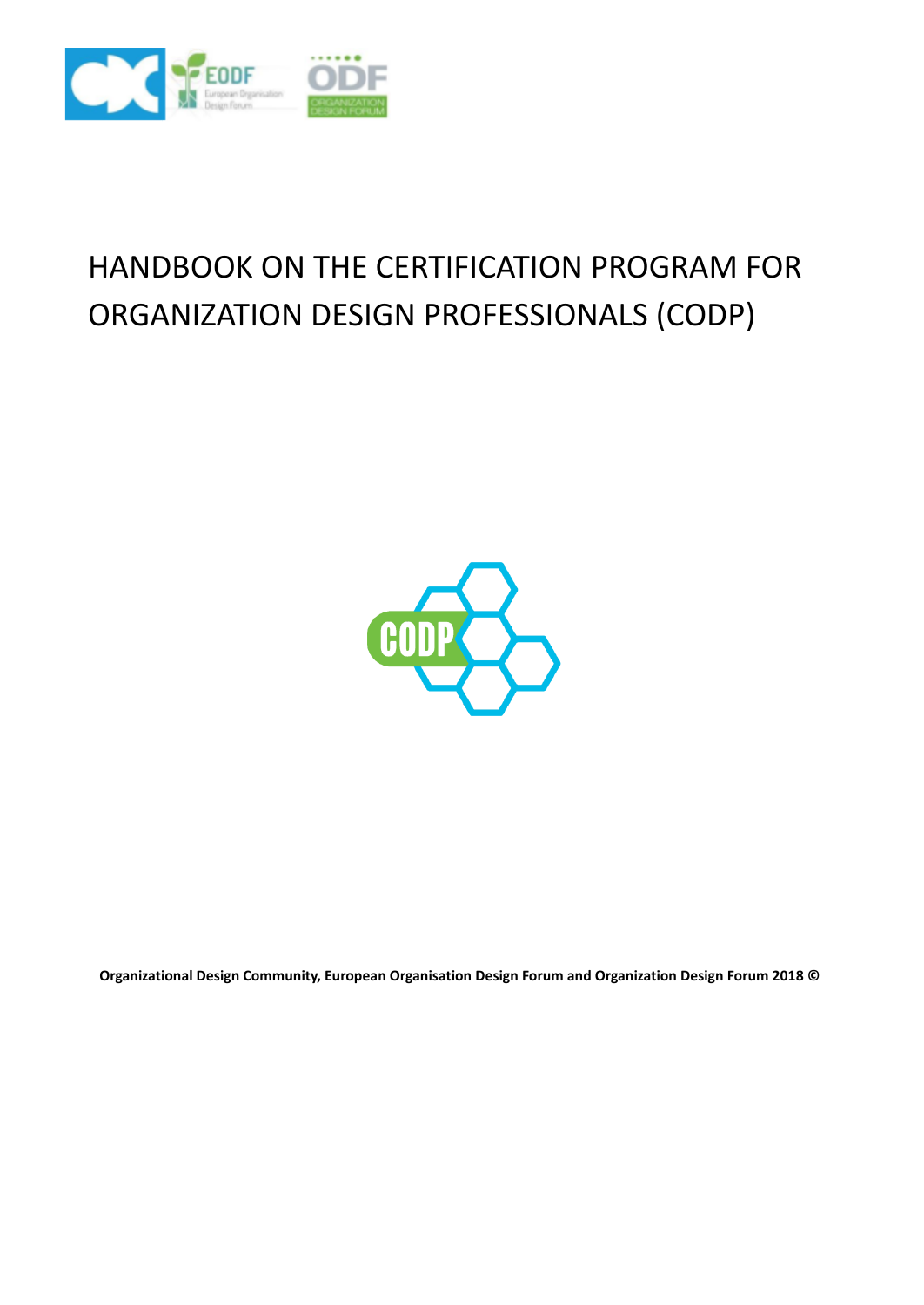

## 1. ABOUT THE CODP PROGRAM

The Certified Organization Design Professional (CODP) program endorses individuals in organization design who meet a comprehensive set of requirements. CODP is managed jointly by the Organizational Design Community (ODC), Organization Design Forum (ODF), and the European Organization Design Forum (EODF). The program is legally hosted in the Danish commercial organization ODC-IVS.

## 2. OUR VIEW OF ORGANIZATION DESIGN

Organization design is a diverse field that includes both theory and practice. Therefore, the Certification Handbook includes the following section elaborating on how organization design is defined and operationalized in the CODP program. The definition presented and elaborated below is based on the views of the three partner organizations administering the program. The preamble is intended to provide individuals interested in applying to become a Certified Organization Design Professional with sufficient context to evaluate how they position themselves in the CODP understanding of organization design.

Briefly described, organization design is understood as: *A systematic and holistic approach to aligning and fitting together all parts of an organization to achieve its defined strategic intents.*

Organization design is viewed as an applied discipline that is based on the literature of the organization sciences. The relevant knowledge base is diverse, including concepts, theories, and research findings from fields such as economics, psychology, sociology, management, information technology, computer science, and artificial intelligence. Effective organization design requires both science and art, and the best theorists and practitioners have a deep understanding of how organizations work, as well as how they can be redesigned and changed. In the words of Nobel Prize-winning economist Herbert Simon, *"Design is changing existing situations into preferred ones."*

As such, applied organization design encompasses broad interdisciplinary perspectives and practitioners may be anyone who shares knowledge, creates community, and promotes excellence in practice to help organizations around the world become more effective, successful, and inspiring. Practitioners come from a variety of disciplines and are often multidisciplinary: They may have homes in for example Human Resources, Organization Development, Strategy, Merger and Acquisition, Culture Change, Complexity/Chaos theory, or Line/Functional management. Additionally, practitioners may be corporate both as internal/external consultants or practising entirely in academia researching and teaching the multifold and complex dimensions of organization design.

Relevant topics within organization design include the following topics: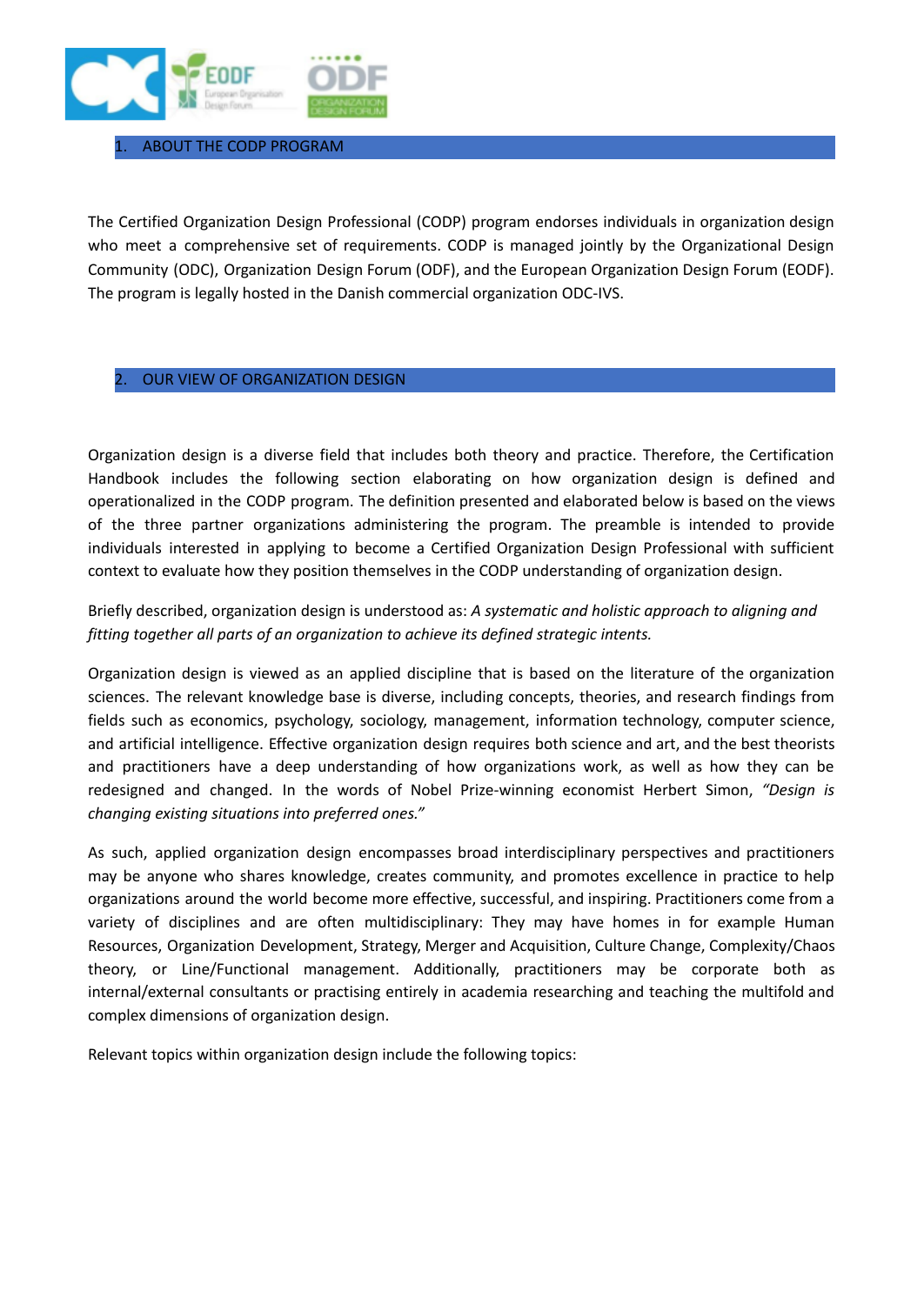

#### **Design Concepts and Principles**

- ❖ Organizing
- ❖ Design thinking
- ❖ Design processes
- ❖ Frameworks linking organizational structures and processes to organizational purpose (form follows function)
- ❖ Contingency and multi-contingency theory
- ❖ Fit and misfit
- ❖ Agility
- ❖ Digitization

#### **Design Types**

- ❖ Enterprise (system-wide) designs
- ❖ Global matrix designs
- ❖ Unit and team-based designs
- ❖ Networks
- ❖ Customer-focused designs
- ❖ Inter-organizational collaborative designs
- ❖ Hierarchical designs
- ❖ Non-hierarchical designs

#### **Redesign and Change**

- ❖ Diagnosis and assessment
- ❖ Redesign process
- ❖ Implementation processes
- ❖ Change and performance management
- ❖ Performance metrics
- ❖ Digital transformation

## 3. VALUE OF THE CODP PROGRAM

The CODP program is of value to professionals who want to distinguish themselves in the market as well as clients looking for skilled professionals with certified practical and educational experience in the field of organization design.

The certified professional receives a certificate and is entered into an official directory. Certified professionals have the privilege to use the title of *Certified Organization Design Professional* and a dedicated logo in their communications.

A public directory shows the registration of Certified Organization Design Professionals. As the certification program grows, the directory will expand and enable searches to identify the current certified professionals in a variety of specialized areas.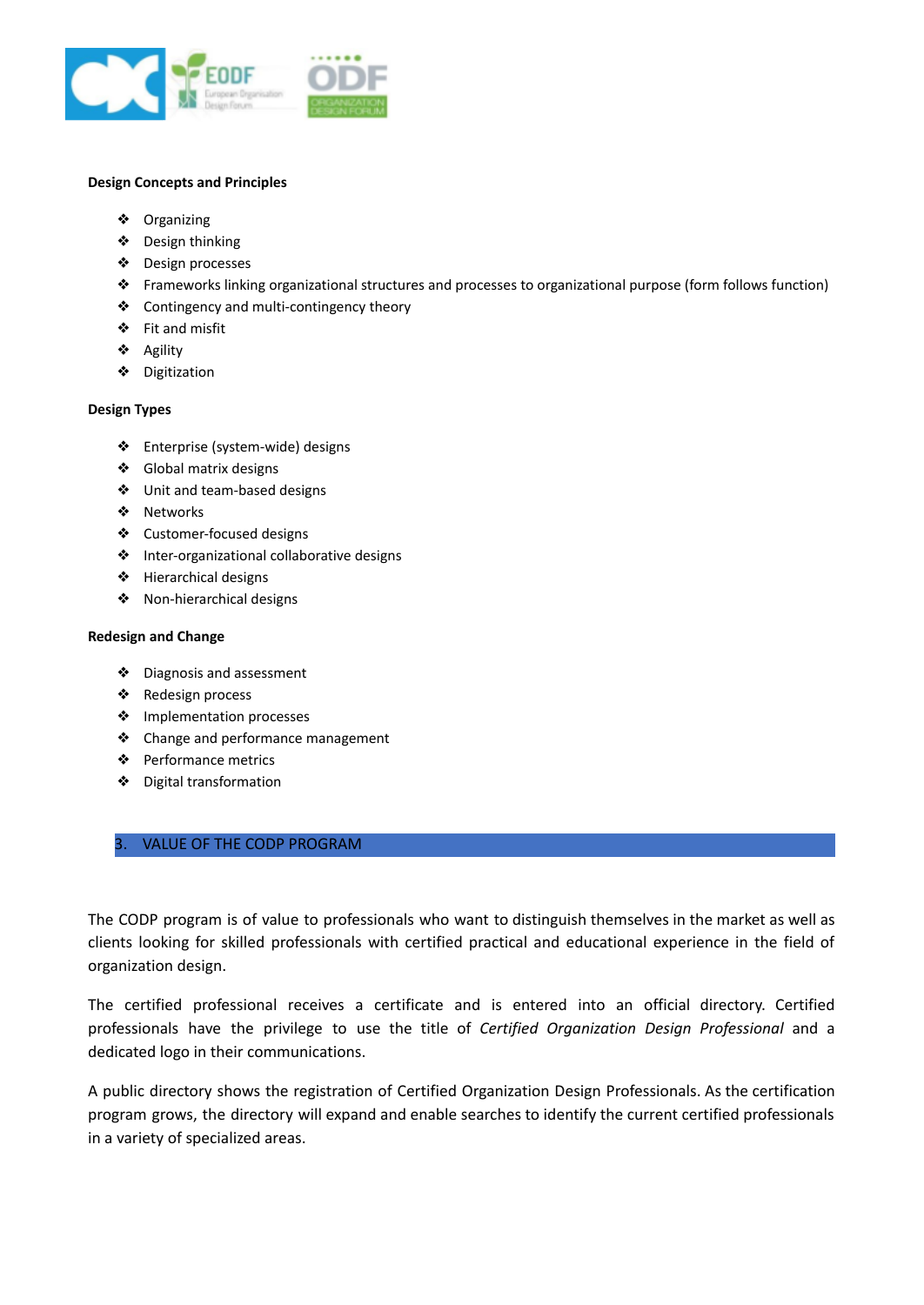

## 4. HOW TO APPLY

You can apply for certification by completing and submitting the application form available for download on the CODP website: [orgdesigncomm.com/Certification-Program](http://orgdesigncomm.com/Certification-Program)

In this Handbook, each item in the application form is described, and the criteria for certification are listed and explained. It is important that you study these specifications before filling out the application in order to ensure that the template is filled out accurately and does not have to be returned.

When your application is complete, please send it, along with supporting materials, to: orgdesign.endorsement@gmail.com

## 5. REVIEW PROCESS

Applications are reviewed based on fulfilment of the requirements for certification, as well as the background of the applicant. Applications are evaluated by a review committee consisting of academics and practitioners representing the three partner organizations. The current reviewers are:

- Børge Obel, Professor, Aarhus University (representing ODC)
- Charles Snow, Professor Emeritus, Penn State University (representing ODC)
- Thomas Doering, Freelance Consultant, ON-THE-MARK (representing EODF)
- Michael Gold, Principal, Gold Standard Consulting (representing ODF)

Applications are reviewed quarterly. Review of applications will occur as soon as possible but may take up to three months starting from the official quarterly date of application submission. The quarterly dates for application submission are the following:

- $\bullet$  1<sup>st</sup> of May
- $\bullet$  1<sup>st</sup> of August
- $\bullet$  1<sup>st</sup> of November
- $\bullet$  1<sup>st</sup> of February

## 6. FINAL DECISION OF APPLICATION

There are three potential outcomes of the application review: (1) the application is accepted as it is, (2) more information is requested, or (3) the application is not accepted, but suggestions for improvement are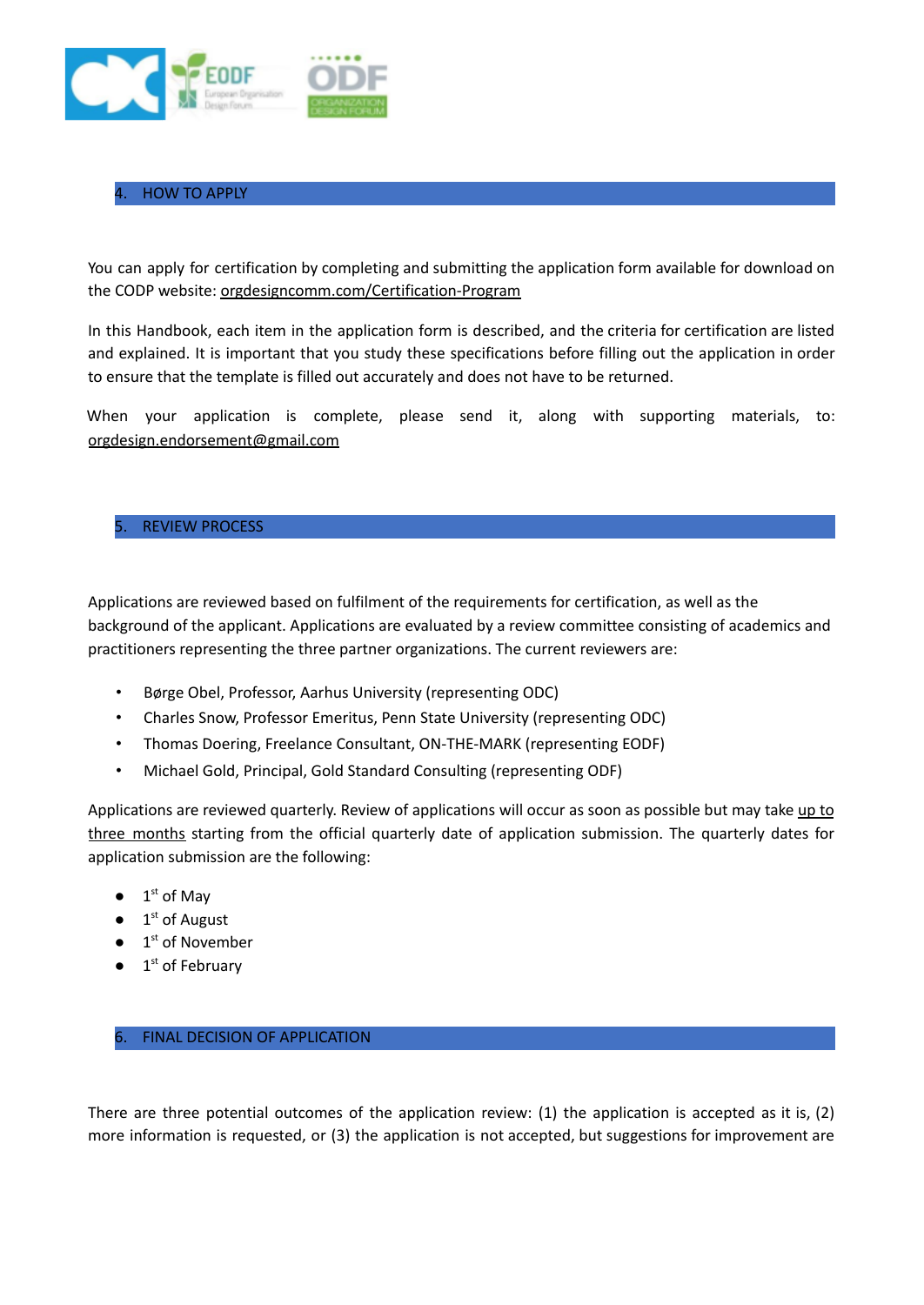

attached along with a deadline for submission once these have been met. When the additional information meets the criteria and the deadline is met, there is no need to resubmit the application.

The certification process is confidential. If an application is not approved, only the applicant will receive this information.

## 7. PAYMENT PROCESS AND RENEWAL

The cost of certification is 500 EURO. The 500 EURO consist of a non-refundable application fee of 350 EURO. The fee will be requested once the application has been submitted and is due payable prior the review. Any unpaid Certificate submission will not be reviewed for approval. If your application is approved by the review committee there will be an additional cost of 150 EURO for the certificate and additional benefits afterwards.

Certification is valid for three years starting the date you receive the final decision and certificate. The requirements for renewal are similar to those for initial certification. There will be a smaller non-refundable fee of 175 EURO for the recertification.

A renewal reminder will be sent out when the date for renewal is approaching.

## TERMS AND CONDITIONS

The certification fee is set and non-refundable regardless of the final decision of the Review Board.

CODP certifies organization design professionals according to the information and materials received through the application process. We do not take responsibility for false information or documentation submitted to the Review Board.

In the event that it is brought to our attention that an individual has provided the review committee with false information, we claim the right to revoke the certification.

Certification does not warrant or guarantee the individual's expertise in the field of organization design, nor does it signify that the individual is equipped to manage a given project within the field. Certification indicates that the individual has been evaluated according to, and has been judged to fulfill, the CODP educational and practical criteria for certification.

Information regarding our Data Privacy Policy can be found here: <https://orgdesigncomm.com/ODC>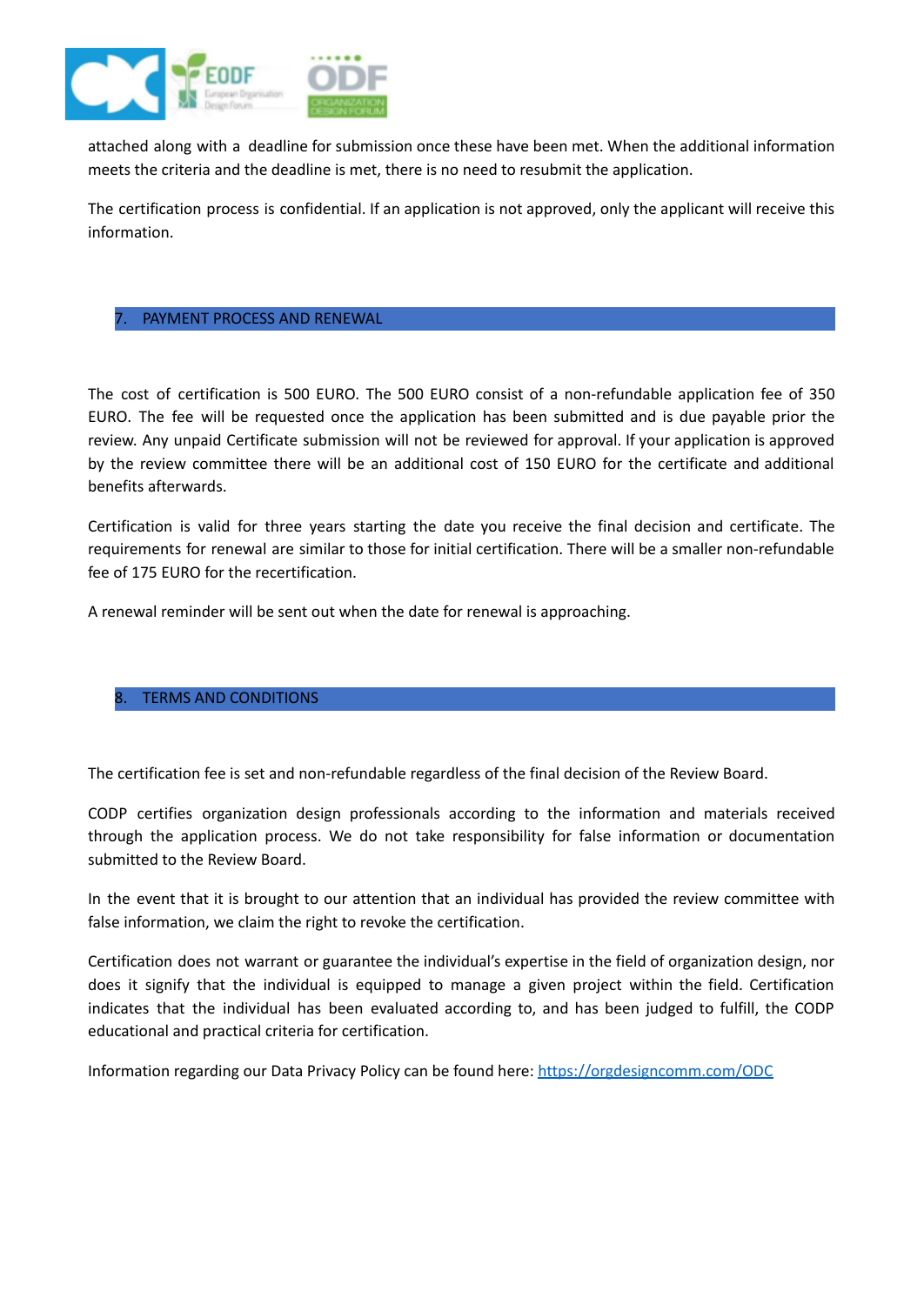

## 9. APPLICATION TEMPLATE SPECIFICATIONS

**Item 3:** List your undergraduate and graduate degrees and institutions, as well as any additional training you may have completed that is relevant for organization design.

**Item 4:** List the experience you may have in the field of organization design that goes beyond the previous two years. Please write details about the experience such as the type of experience, duration, scope, potential team members etc.

**Item 5:** As an educational requirement, applicants must have completed 24 educational units within the past two years. Educational units can be gathered in a number of ways (one hour is one unit):

- Follow an OD course from a provider accredited by ODC see the list of accredited courses here: <https://orgdesigncomm.com/page-18105>.
- Attend a conference, workshop, or other type of event organized or sponsored by ODC, ODF or EODF.
- Attend other OD-related events or courses.
- Attendance at ODC/ODF/EODF organized, sponsored, or accredited courses.
- Participate in a voluntary position in support of an organization design community.

Please complete the table in the application template. Attach documentation for the educational units you have completed along with the application in your email to orgdesign.endorsement@gmail.com, or let us know how we can verify the educational units. Documentation can for example be in the form of an invoice from the event, a conference speaker list with your name, etc. If no documentation is available, please provide a contact that can verify your attendance.

**Item 6:** The practice aspect of the criteria for certification includes:

- **Teaching**
- Consulting on, or executing, organization design or associated projects (in either an internal or external role)
- Volunteering on committees or boards associated with organization design conferences, training, workshops or virtual activities.

Applicants have to demonstrate that they on average have spent 25 % of their work week over the past two years on practical organization design or associated experience. This is estimated to add up to 1040 hours.

Please provide as much detail as possible on the practical experience. As documentation, please provide a contact for each of your practical organization design experiences achieved within the past two years who can verify the experience. We will reach out to a randomly selected contact to verify the experience. You will be informed in advance regarding which person we intend to contact, so you have the opportunity to provide contextual information to the person, if desired.

**Item 8:** Current reviewers are stated in section 5 in this Certification Handbook.